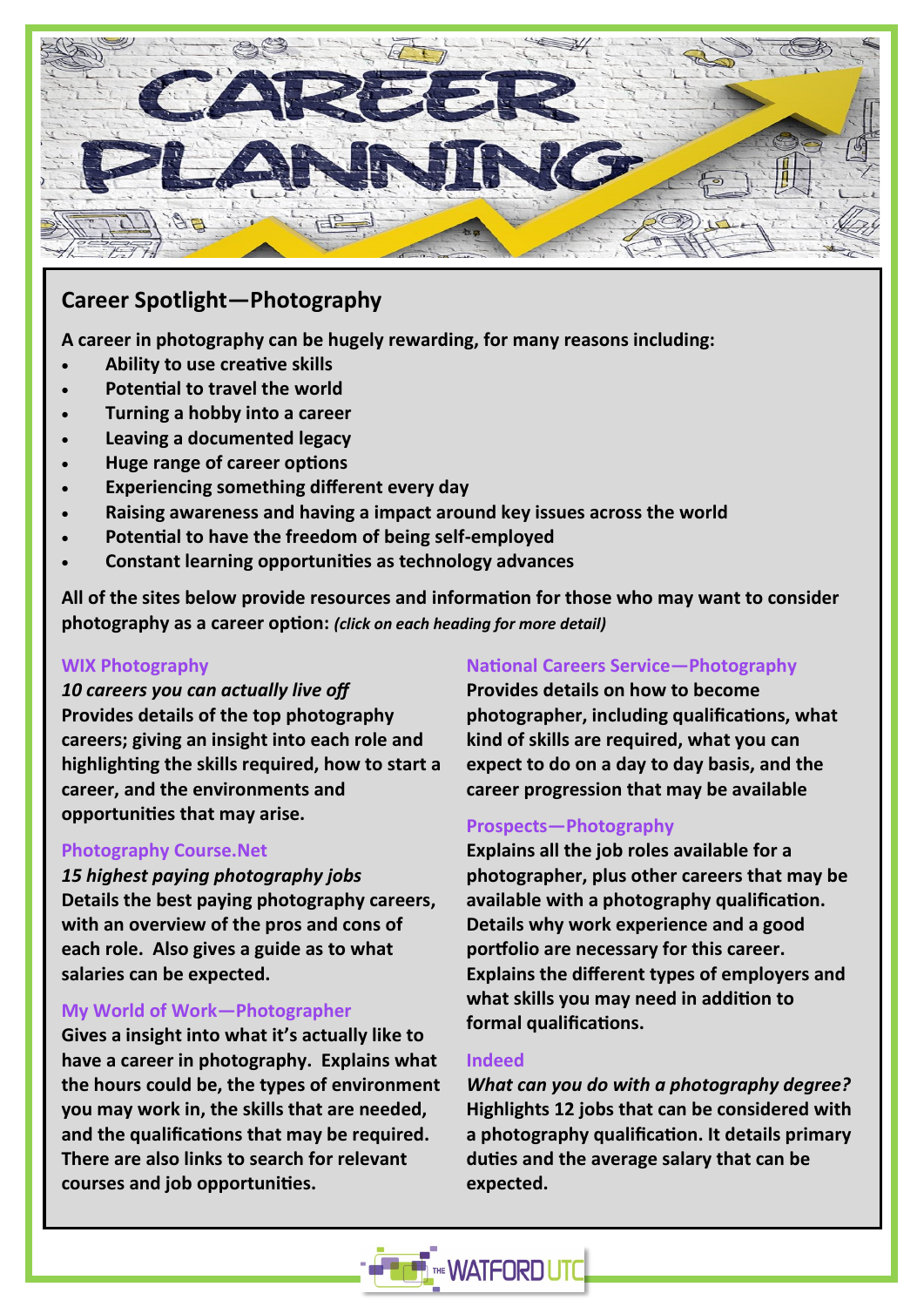# **Festival of Apprenticeships 30 June—Kia Oval, London**



**A roadshow exhibition promoting and celebrating apprenticeships. Designed as a onestop-shop for everything about apprenticeships, there will be employers and training providers available to discuss everything about apprenticeships. There will be a** *skills zone*  **where attendees can find out about opportunities to improve their skills, an**  *employability zone* **where visitors can learn about career opportunities, cv writing and application advice, and a** *networking zone*  **where exhibitors and potential new apprentices can meet and discuss opportunities.**

*(Click logo for more details)*

# **Parents & Carers Pack**



**Helping your child search & apply for** 

**Apprenticeships. This edition covers a range of apprenticeships topics, including:**

- **Apprenticeships in catering and hospitality**
- **Apprenticeships uncovered**
- **Preparing to meet apprenticeship employers**

*(Click logo for more detail)*

### **UCAS**

**Tips for an open day**

**Attending a university open day is always a good idea if you are considering this route. It will give you an opportunity to get a feel for the university and preferred course, see what the local area and accommodation are like, speak to current students and tutors, and meet other potential new students.**

**UCAS gives essential tips for before and after a university open day, including suggestions such as writing a list of questions, decide which talks and tours to attend, plan how to get there, whether there is a virtual tour rather than attending in person, check student reviews, think about the type of university (campus vs. city) and location.**

# **JTL Apprenticeships**

**A not-for-profit charity that offers apprenticeships across England and Wales. Working with more than 100 colleges, they have training centres in cities around the UK. They offer a selection of apprenticeships in building services; including electrical, property maintenance, gas engineering and plumbing & heating. Apprenticeships can start from age 16 and take four years to complete.**

*(click logo for more details)*

# **"The Parent Perspective" Podcast**



**Training People** 

**A series aimed at parents and carers who are supporting their students with careers advice and guidance. In June, Rachel Burden (of BBC Radio 5) will be joining the team to cover areas such as:**

- **Exploring Careers**
- **Showcasing interesting & diverse role models**
- **Insights into how the world of work is changing**

**Rachel will be speaking to a range of parents and carers to help with practical suggestions and advice to support students with their next steps. Parents/carers can now submit their own questions/discussion topics.**

*(Click logo for more information)*

## **What Uni?**

**Which university course to choose: helping your child**

**Aimed at parents/carers with a student that is considering university, this resource provides advice and support on how you can best help. Suggests what type of support you can provide, how to make the best of a university open day, how and why you should order a range of prospectuses, making a pros and cons list and encouraging a student to** 

**have a long term view.**

what<br>Uni?

*(Click logo for more detail)*

*(Click logo for more information)*